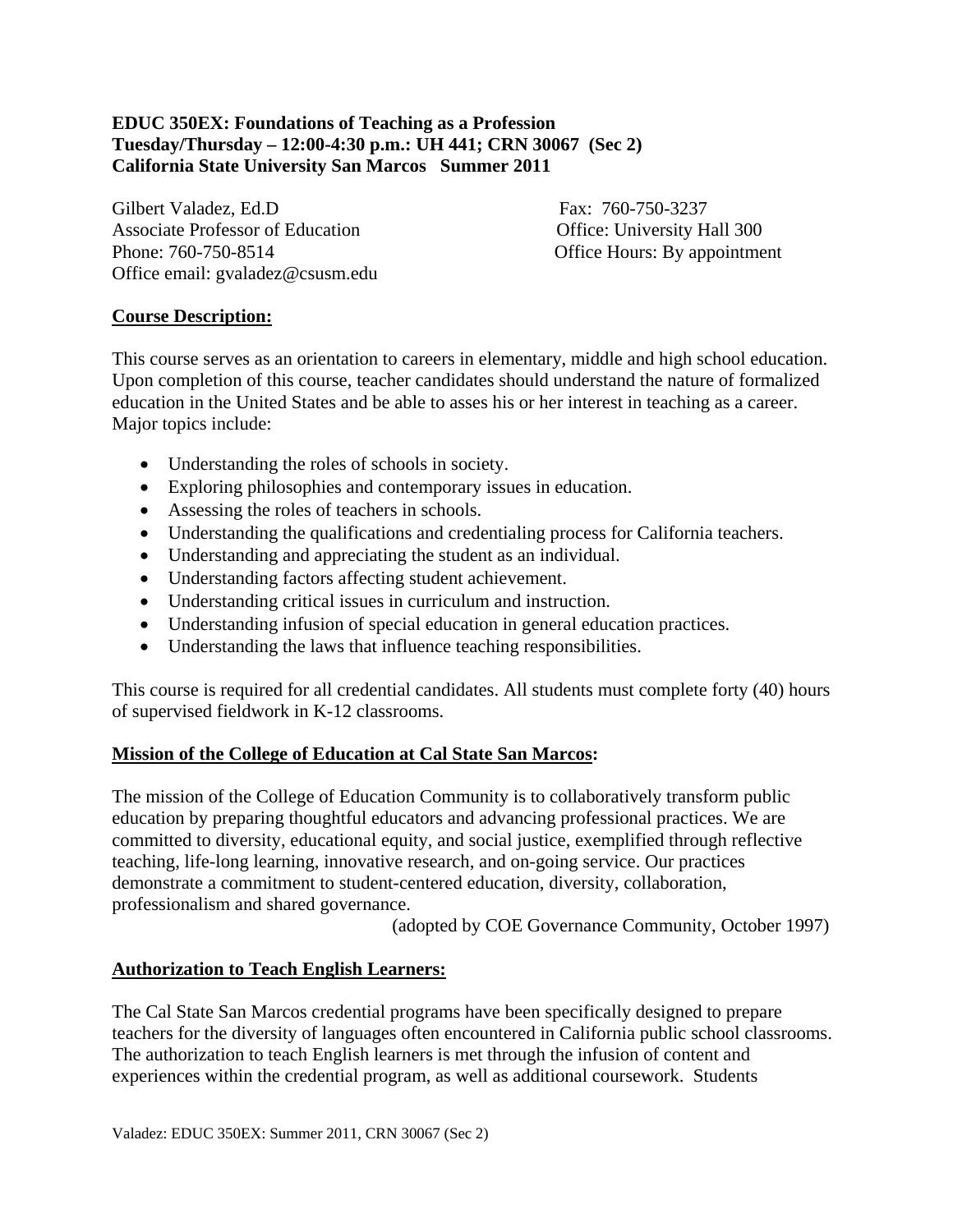successfully completing this program receive a credential with authorization to teach English learners.

(approved by CCTC in SB 2042 Program Standards, August 2002)

## **Special Education Inclusion:**

Consistent with the intent to offer a seamless teaching credential in the College of Education, this course will introduce the collaborative infusion of special education competencies that reflect inclusive educational practices. Students will demonstrate a knowledge of laws and dispositions that relate to special education through a variety of activities such as the viewing and analysis of the video F.A.T. City, reading and analysis of special education law, and *Creating an Inclusive School*.

## **Students with Disabilities Requiring Reasonable Accommodations:**

Students are approved for services through the Disabled Student Services Office (DSS). This office can be contacted by phone at (760) 750-4905, or TTY (760) 750-4909. Students authorized by DSS to receive reasonable accommodations should meet with their instructor during office hours or, in order to ensure confidentiality, in a more private setting.

## **All University Writing Requirement:**

**All University Writing Requirement**: In keeping with the All-University Writing Requirement, all 3 unit courses must have a writing component of at least 2,500 words (approximately). This will be met through written assignments.

# **CSUSM Academic Honesty Policy:**

Students will be expected to adhere to standards of academic honesty and integrity, as outlined in the Student Academic Honesty Policy. All written work and oral presentation assignments must be original work. All ideas/materials that are borrowed from other sources must have appropriate references to the original sources. Any quoted material should give credit to the source and be punctuated with quotation marks.

Students are responsible for honest completion of their work including examinations. There will be no tolerance for infractions. If you believe there has been an infraction by someone in the class, please bring it to the instructor's attention. The instructor reserves the right to discipline any student for academic dishonesty in accordance with the general rules and regulations of the university. Disciplinary action may include the lowering of grades and/or the assignment of a failing grade for an exam, assignment, or the class as a whole."

Incidents of Academic Dishonesty will be reported to the Dean of Students. Sanctions at the University level may include suspension or expulsion from the University.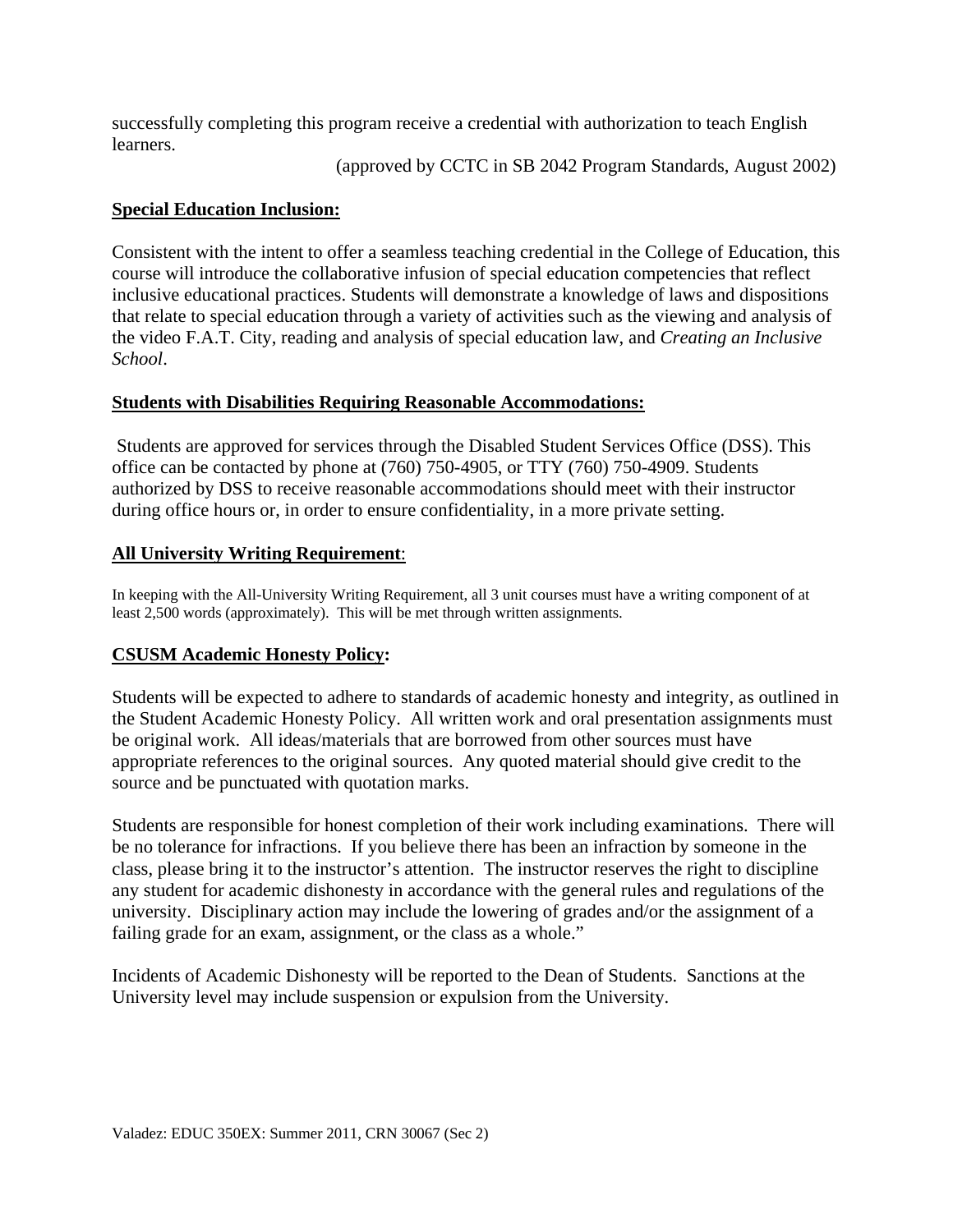# **Plagiarism:**

As an educator, it is expected that each student will do his/her own work, and contribute equally to group projects and processes. Plagiarism or cheating is unacceptable under any circumstances. If you are in doubt about whether your work is paraphrased or plagiarized see the Plagiarism Prevention for Students website http://library.csusm.edu/plagiarism/index.html. If there are questions about academic honesty, please consult the University catalog.

# **College of Education Attendance Policy:**

 Due to the dynamic and interactive nature of courses in the College of Education, all students are expected to attend all classes and participate actively. Absences and late arrivals/early departures will affect the final grade. A minimum grade of  $C+$  is required in EDUC 350 to qualify as prerequisite for admission to the Cal State San Marcos teacher credential program. COE attendance policy states, "At a minimum, students must attend 80% of class time, or s/he may not receive a passing grade for the course at the discretion of the instructor. Individual instructors may adopt more stringent attendance requirements." Should students have extenuating circumstances, please contact the instructor as soon as possible. In this section of EDUC 350, the instructor has adopted this additional policy: If you miss two class sessions, you cannot receive a grade of A or A -; if you miss three class sessions, you cannot receive a grade of  $B+$  or  $B$ .

# **Credential Program Recommendations:**

As one of several evaluation methods, EDUC 350 course instructors are asked for feedback concerning credential candidates who are applying for programs at Cal State San Marcos. Keep in mind that your professionalism and hard work in this class not only affect your course grade, but also indicate your readiness for a credential program.

# **Field Work:**

In addition to in-class work, assigned readings and projects, students will participate in 40 hours (5 classroom visits) of supervised fieldwork assignments in a variety of public school settings. Details on the fieldwork are found on the COE syllabus webpage, at the top of the list of syllabi for this semester. Documentation of these hours is required to receive a grade in EDUC 350. Cal State San Marcos students are expected to adhere to professional standards in their dress and behavior in the field. Required clearances (fingerprints, TB test) are the responsibility of the student. A recommendation (usually from the classroom teacher where most of the fieldwork is done, also known as a Field Experience Recommendation) is a requirement for admission to the Cal State San Marcos Teacher Credentialing programs.

# **Use of Technology:**

Students are expected to demonstrate competency in the use of various forms of technology (i.e. word processing, electronic mail, Cougar Course6, use of the Internet, and/or multimedia presentations). Specific requirements for course assignments with regard to technology are at the

Valadez: EDUC 350EX: Summer 2011, CRN 30067 (Sec 2)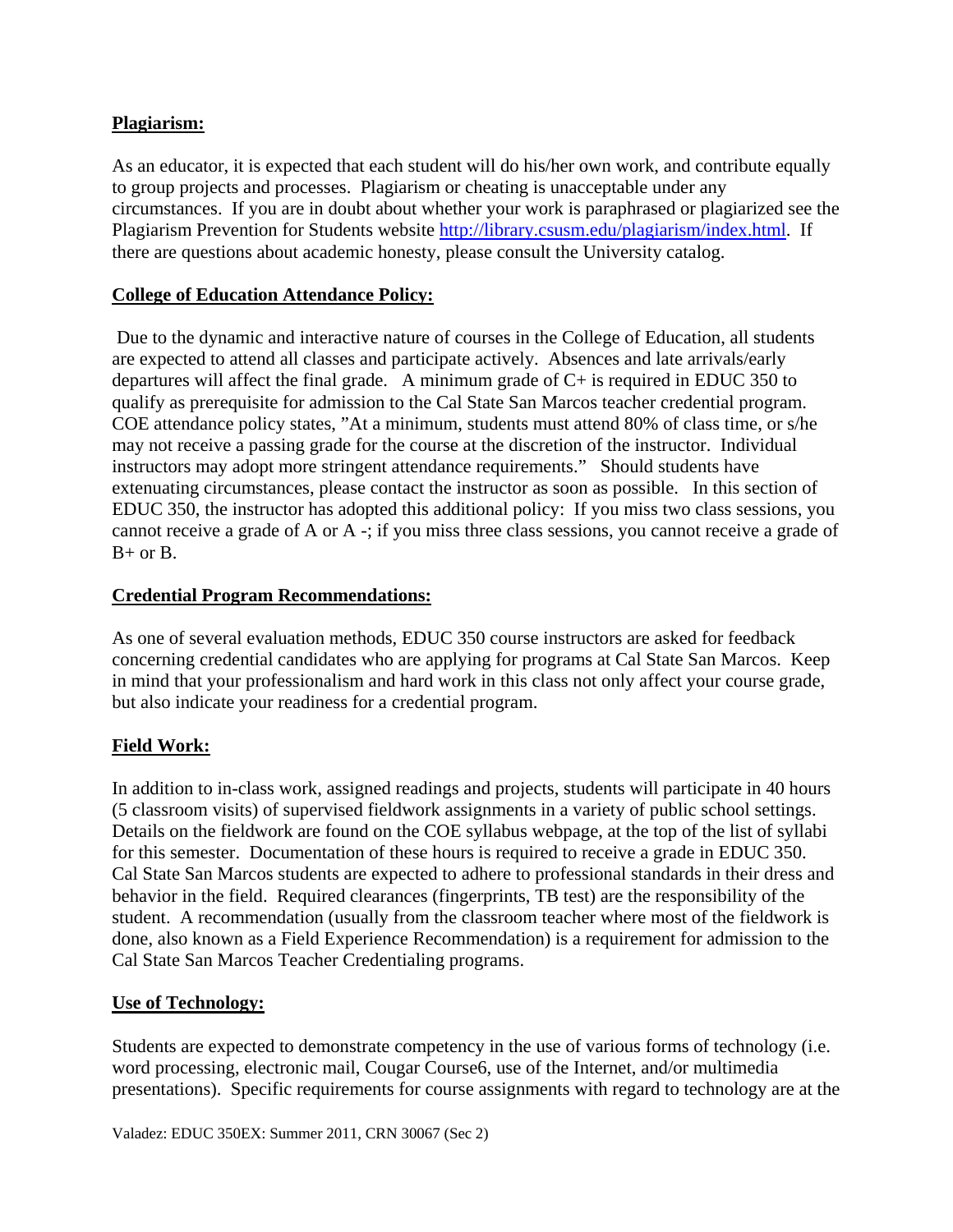discretion of the instructor. Keep a digital copy of all assignments for use in your teaching portfolio. All assignments will be submitted online, and some will be submitted in hard copy as well. Details will be given in class.

## **Electronic Communication Protocol**

Electronic correspondence is a part of your professional interactions. If you need to contact the instructor, e-mail is often the easiest way to do so. It is my intention to respond to all received emails in a timely manner. Please be reminded that e-mail and on-line discussions are a very specific form of communication, with their own nuances and etiquette. For instance, electronic messages sent in all upper case (or lower case) letters, major typos, or slang, often communicate more than the sender originally intended. With that said, please be mindful of all e-mail and online discussion messages you send to your colleagues, to faculty members in the College of Education, or to persons within the greater educational community. All electronic messages should be crafted with professionalism and care.

Things to consider:

- Would I say in person what this electronic message specifically says?
- How could this message be misconstrued?
- Does this message represent my highest self?
- Am I sending this electronic message to avoid a face-to-face conversation?

In addition, if there is ever a concern with an electronic message sent to you, please talk with the author in person in order to correct any confusion.

**Note**: As this is a hybrid class, five of your class sessions will be conducted on line. It is your responsibility to complete the work assigned for a given class session. You will be graded for the content and or participation in these required activities. Please send any email correspondence to the Cougar Course mailbox and not the CSUSM server. Also, please not that late assignments will be given reduced points. *Assignments that are turned in a week late will be given a grade of zero.* 

# **Teaching Performance Expectation (TPE) for EDUC 350**:

A primary goal of EDUC 350 is to begin the process of developing teacher candidates to become professional educators. The following TPE of the California Commission for Teacher Credentialing is expected to be met during this course:

# **TPE 12: Professional, Legal and Ethical Obligations**

Candidates are aware of their own personal values and biases and recognize ways in which these values and biases affect the teaching and learning of students. They resist racism and acts of intolerance. Candidates appropriately manage their professional time spent in teaching responsibilities to ensure that academic goals are met. Candidates for a Teaching Credential understand and honor legal and professional obligations to protect the privacy, health, and safety of students, families, and other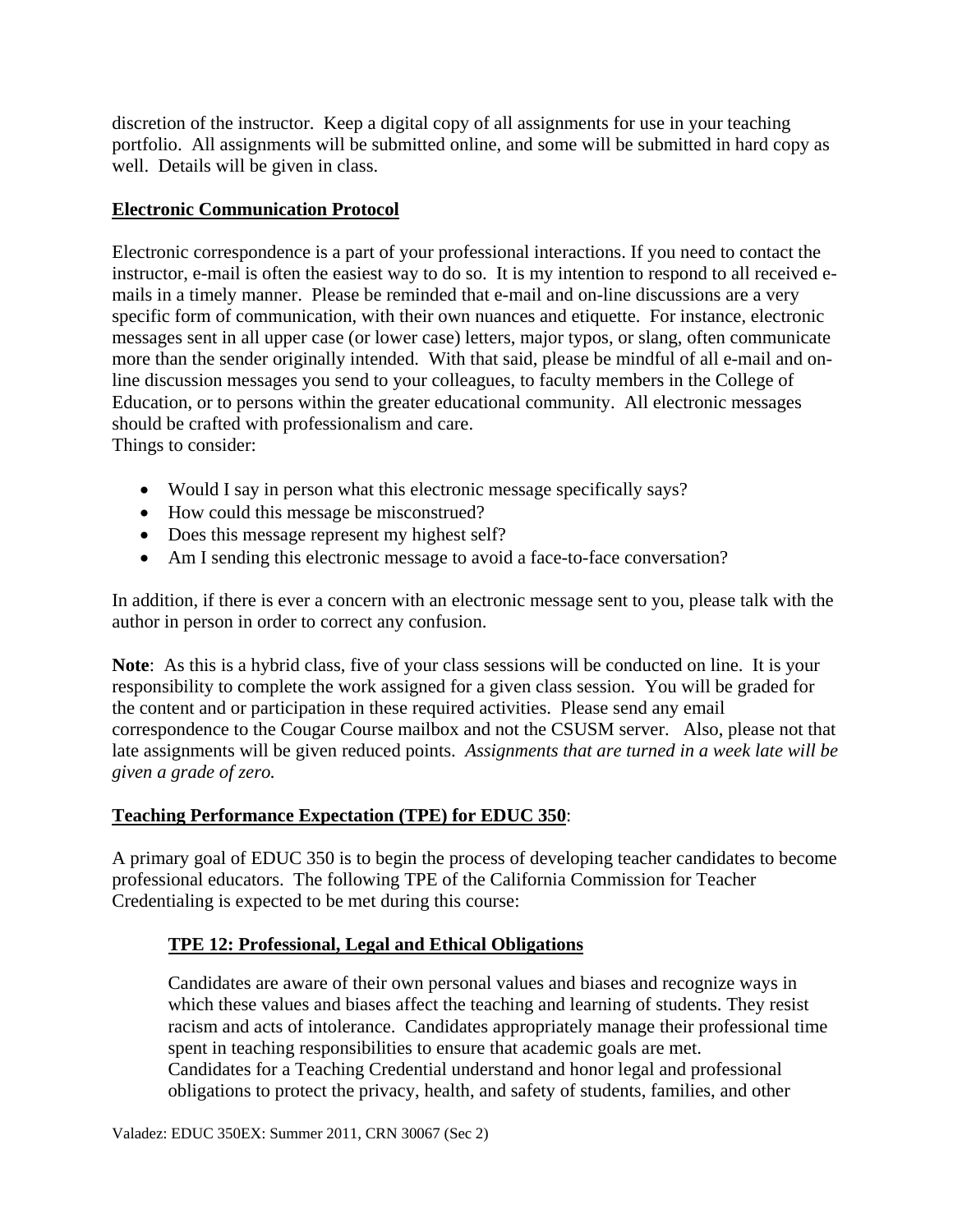school professionals. They are aware of and act in accordance with ethical considerations and they model ethical behaviors for students. Candidates understand and honor all laws relating to professional misconduct and moral fitness.

# **Teaching Performance Assessment for Developing as a Professional Educator**

The successful completion of the personal philosophy assignment is a requirement for completion of this course and is a component of partially meeting the TPE described above. This statement will be used for assessment both in the course and at completion of the College of Education program. Retain an electronic copy of your statement for submission for your portfolio at the completion of your teacher education program.

## **Class Discussions and Participation:**

Students will engage in student-centered learning each class session, and will be expected to actively participate.

- Do you participate in class discussions productively, sharing your knowledge and understandings?
- Do you interact productively with your peers, taking on a variety of roles (leader, follower, etc.)?
- Do you contribute appropriately to group work—do you "do your share"?
- Are you able to accept others' opinions?
- Are you supportive of others' ideas?
- Do you support your peers during their presentations?
- Can you monitor and adjust your participation to allow for others' ideas as well as your own to be heard?

# **Course Requirements:**

Teacher education is a professional preparation program. It is expected that students will come to class prepared to discuss the readings, submit required assignments, and participate in class activities. Students are expected to adhere to academic honesty and integrity, standards of dependability, confidentiality and writing achievement. Because it is important for teachers to be able to effectively communicate their ideas to students, parents, colleagues, and administrators, writing that is original, clear and error-free is a priority for the College of Education. It is expected that work will be turned in on time. Please discuss individual issues with the instructor. Points will be deducted if assignments are submitted late (10% penalty per day late; no credit will be awarded if the assignment is one week late).

# **Required Texts:**

Nieto, Sonia. (2006). *Why We Teach*. NY: Teachers College Press. ISBN 0807745936, Approximately \$12 - 20.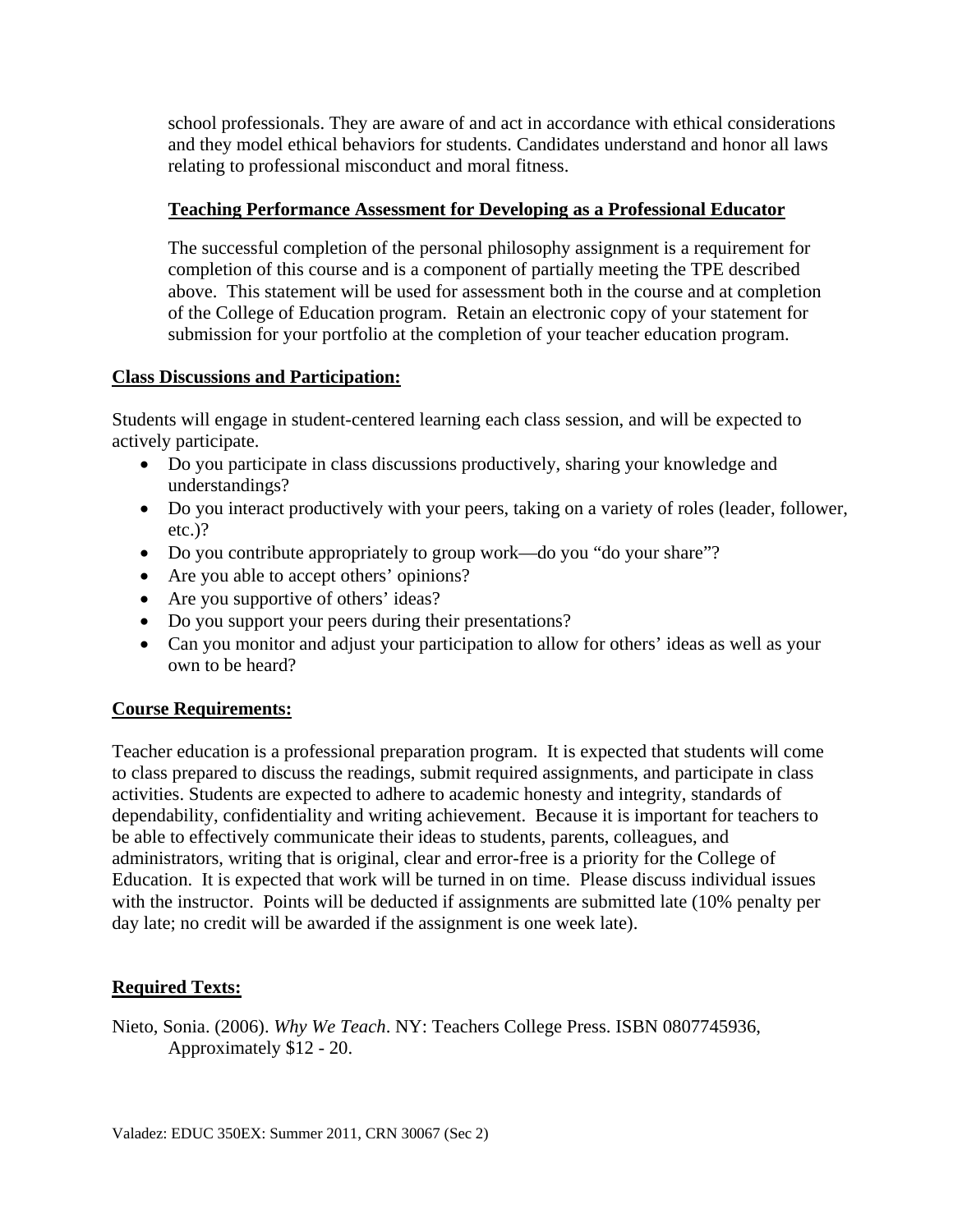- Grant, Carl. A. & Gillette, Maureen. (2005). *Learning to Teach Everyone's Children: Equity, Empowerment*
- Villa, R. A. and Thousand, J. S. (2005). *Creating an Inclusive School* (2nd ed.). Alexandria, VA: Association for Supervision and Curriculum Development. , ISBN 0-87120-251-4 Approximately \$12 - 25

# **Assignments, assignment descriptions, and grading:**

# 1. Reading log 10 points

The reading log provides an opportunity to reflect on learning about teaching through the assigned readings for each week. In the reading log, do not summarize. Instead, respond to the readings: agree, disagree, note specific ideas, etc. Entries should be 1 paragraph in length. Log entries for the Monday/Wednesday class must be submitted via the course Cougar Course site by the prior Friday at noon each week.

Individual submissions are not graded; rather, their timely submission is noted and points are assigned on the basis of having completed the assignment for the semester. No credit will be given for late submissions. In extraordinary circumstances, if you do not have access to Cougar Course for a timely submission, you may email the log entry to me by Friday at noon at gvaladez@csusm.edu. Later, when you have Cougar Course access, you will resubmit. Also, keep the syllabus schedule as the entries are not assigned in a chronological order.

2. Current events in education 5 points 5 points

 submitting a request for a grade is listed for the items to be submitted for **July 7.** Sign up for a date when you will be responsible for presenting an item from the week's news in K-12 education (10 minutes maximum). The item may be from television, radio, internet (e.g., www.edweek.org/), newspaper, or magazine, and may pertain to local, national/, or international issues. You will summarize and present the importance of the news for your classmates. After you present your current event, go to the Cougar Course site and submit a one-sentence report as the "CE" ("Current Events") assignment, so that you can receive full credit. The link for

3. Interview of a teacher 15 points of  $\alpha$  teacher 15 points

Details are below. The written report is due via the Cougar Course site on **Jun 21** 

4. Inclusion (The outsider) 10 points

Many students with special needs come to view themselves as *outsiders* because they are labeled as different from the typical student. Following the procedures written below you will write a reflective essay about inclusion. The assignment is due on Cougar Course on **Jun 23.** 

5. Classroom observation reports 15 points

Valadez: EDUC 350EX: Summer 2011, CRN 30067 (Sec 2)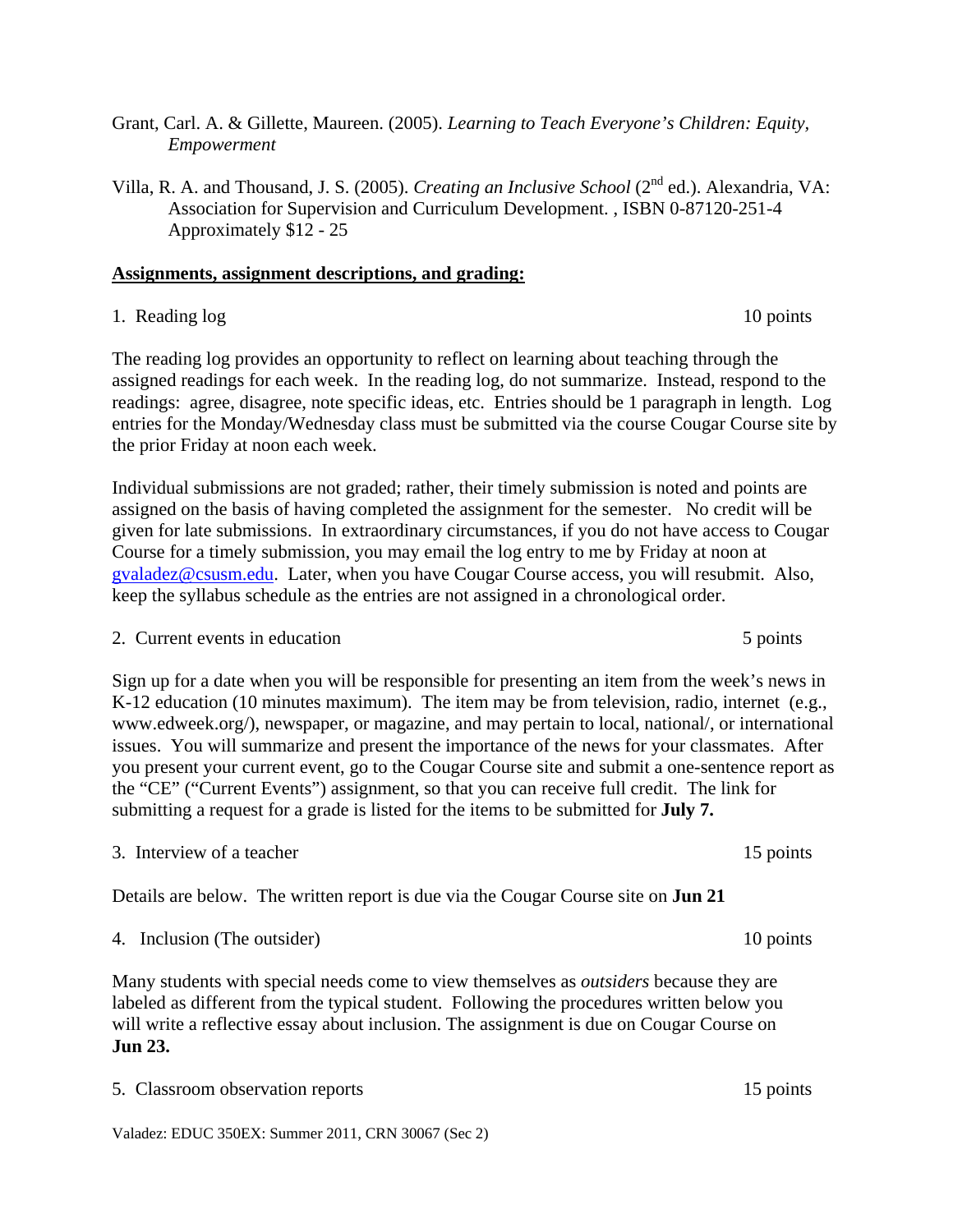Using the classroom observation instrument provided in class, complete 45 hours of classroom observations in your field sites. Submit your 5 reports observations on **July 7.** 

6. Contemporary issues research 15 points

Choose (1) an issue that interests you (from the topics given to you by the instructor) and (2) one or two partners with whom to work. Research the issue and prepare an oral report to share in class. The report should describe and analyze the issue. Reports to the class will be spaced out over the class periods during the second half of the semester. When you present your research orally, provide a one-page summary and a reference list for your classmates. Each partner must submit the one-page summary to the Cougar Course site to receive credit for this assignment. Submit your on page summary and outline via the Cougar Course site on **July 7**.

7. Personal philosophy of schooling, learning and teaching 15 points

You will write a 4-5 page paper describing your philosophy of schooling, learning and teaching. Details are below. The written report is to via the Cougar Course site on **July 7.** 

5 points

8. Web Based Learning 5 points 5 points 5 points 3 points You will complete five forums on line in the Moodle shell. You will complete all five questions on line. Each question will be graded a point. This discussion forums and activities will be your class work for **July 3.** Make sure you complete all the work for failure to complete all the Internet work in its entirety will count as an absence for one day.

9. Participation 10 points

This course is designed for active learning during class sessions. In order for this course to succeed for individuals and the group, students must come to class prepared to discuss assigned readings/topics and to participate in class activities. See details above in "Class Discussions and Participation." Submit a request for a grade in the Cougar Course site on **July 7**.

## **Assignment descriptions in detail:**

## **Assignment #3: Interview of a Teacher**

In this assignment, you will interview a teacher and write a 3–4 page summary of what you learned from him or her. Your purpose is to render a sketch so that your reader may be able to envision the teacher as a person with a distinct philosophy and experience.

## *Gathering information:*

Interview a current or retired teacher who has had at least 3 years of full–time experience in elementary, middle, or secondary school classrooms. Suggested questions are: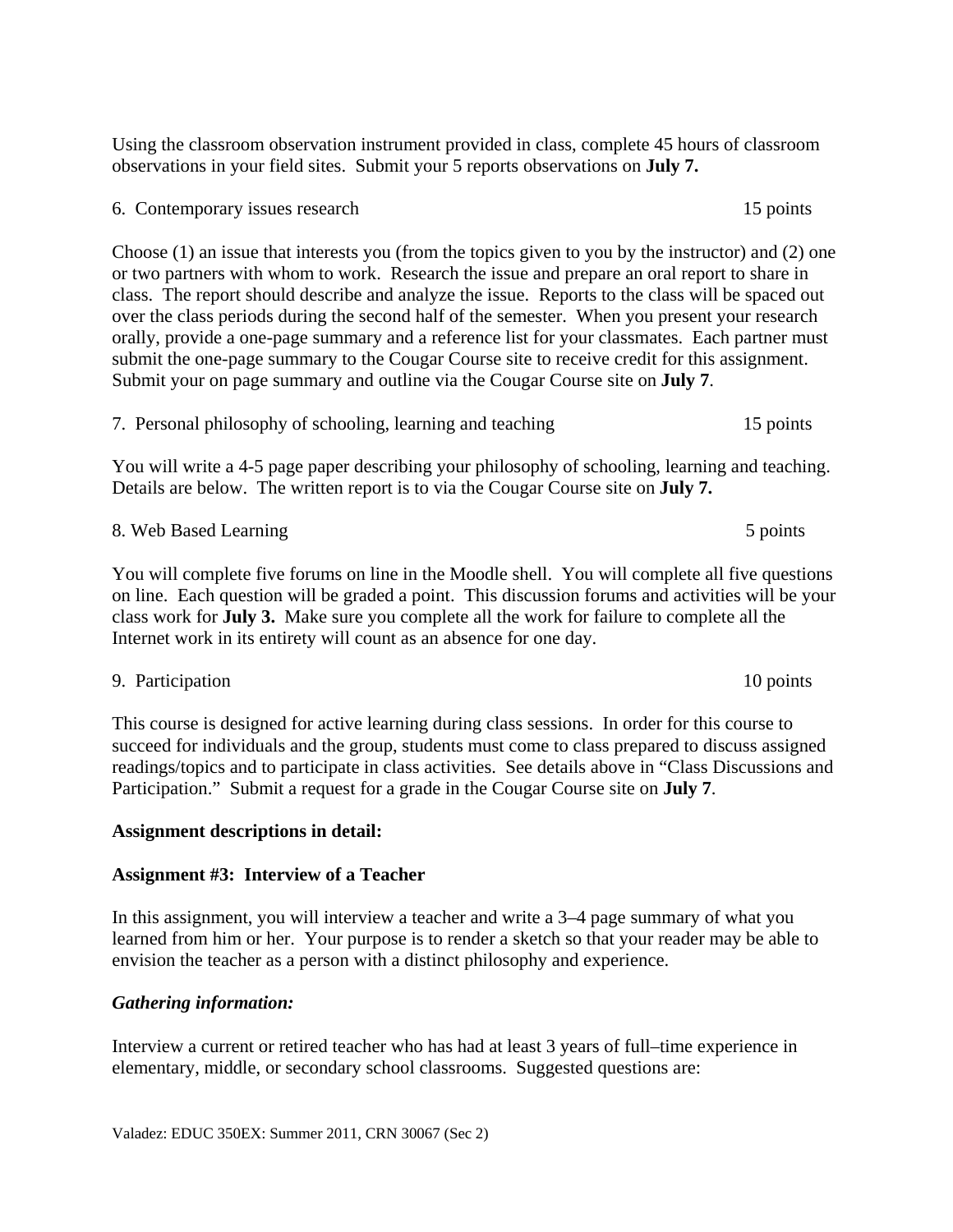What professional education did the teacher have? How helpful was it in learning to teach? Why did the teacher choose to enter teaching? How attractive was the profession to prospective teachers at that time? What were the other career paths available; were any others seriously considered? Does the teacher have any regrets about becoming a teacher? At what point did the teacher feel comfortable as a teacher?

What were/are the teacher's goals for the education of students? Have these goals changed over the years?

What career moves (school buildings, grade level, special students, subject matter, etc.) has the teacher made? To what extent were those moves voluntary? For current teachers, are further moves desired? If so, what are they, and why?

What have been the major joys and frustrations of teaching? What would help increase the joys and minimize the frustrations? On what issues does the teacher feel strongly about making changes in the way that schooling occurs now?

How did/does the teacher learn about his/her students' lives and needs? How similar are the backgrounds of the teacher and his/her students? What have been the teacher's experiences with "culture shock" in working with students from different backgrounds?

What are some favorite memories from the teacher's classroom? Does the teacher tend to remember individual students or activities, or are the memories more general?

What does the teacher think of current "hot issues" in education such as the California High School Exit Exam and the No Child Left Behind Act? How does the teacher take action to address new reforms that impact his/her classroom?

What is the teacher's metaphor for "teaching" or "teacher"? What are the main features of the teacher's approach toward teaching? What has the teacher learned from being a teacher?

## *Analysis:*

After collecting your information, think about what you have learned about this teacher. Focus on a few themes that best characterize what you have heard. Do not try to be all-inclusive. *Protect your teacher's confidentiality by using a pseudonym and masking identifying details.* 

In your analysis, incorporate what you have been learning about becoming and being a teacher. How does your teacher fit within the material addressed in your readings and in class? What issues are raised through your interview? What are the implications of your interview as you think about becoming a teacher? Be sure you include at least one reference to the readings/discussions we have in class.

## *Criteria for evaluation:*

Exemplary papers are characterized by:

Completeness of description of the teacher's experiences and views Explanation of how the teacher interview relates to your thinking about teaching Integration of coursework (readings + discussions) into the analysis Correct grammar, syntax, and spelling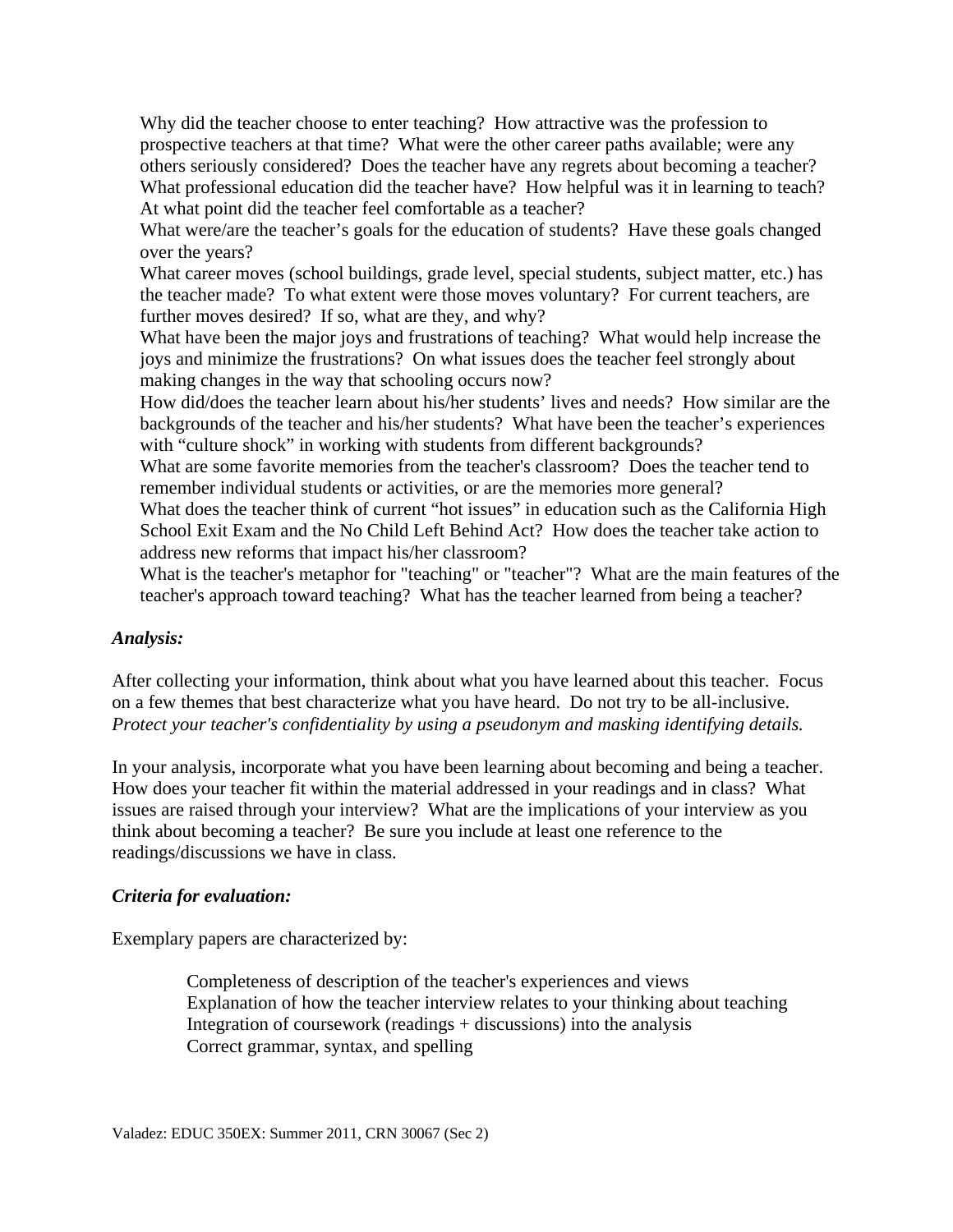## **Assignment #4: Inclusion (The outsider)**

Many students with special needs come to view themselves as *outsiders* because they are labeled as different from the typical student. But most of us experienced some sense of being an outsider during our K-12 years. After reading chapters 1-3 in *Creating an Inclusive School* and at least two of the *Voices of Inclusion*, write a reflective essay (2 to 3 pages, double spaced) wherein you comment on your own (or a friend's) school experience that caused you to feel like an outsider. Reasons could include differences due to gender, religion, looks, beliefs/interests, family situation, academic ability, etc. Make at least 1 specific connection to the VT text. Consider the following questions:

What personal characteristics fostered your or your friend's feeling of being different?<br>How did you react and cope with the situation?<br>Did you share your experience with any teachers? Did any teachers assist you? How did you react and cope with the situation?

What could school staff, parents or friends have done to help?

In what ways did this experience change you? What did you "learn" from this experience? How might this experience make you a more sensitive teacher?

# **Assignment # 7: Philosophy of education paper**

Write a 4-5-page paper (double-spaced) that explains your personal philosophy of schooling, learning and teaching. Follow the template below, and self-assess before you turn in the paper.

## **Paper Introduction**

Name your philosophy (or combination of philosophies) as described by Grant & Gillette Ch 8.

Explain why you are attracted to this philosophical stance. Is it due to your own schooling and/or background, what you've seen in schools since your own school days, the influence of particular persons, texts, other experiences with children/youth, etc.?

Describe the level of schooling and subject field(s) you hope to teach.

## **Nature of schooling**

Describe what you believe is the purpose of schooling in a democracy. How will you as a teacher help achieve these purposes? Give 1-2 examples of how this will look in your classroom/career.

## **Nature of the learner**

Describe what you believe is the nature of the learner.

What are your thoughts about the students you will teach? What do they need from a teach Give 1-2 examples of how this will look in your classroom.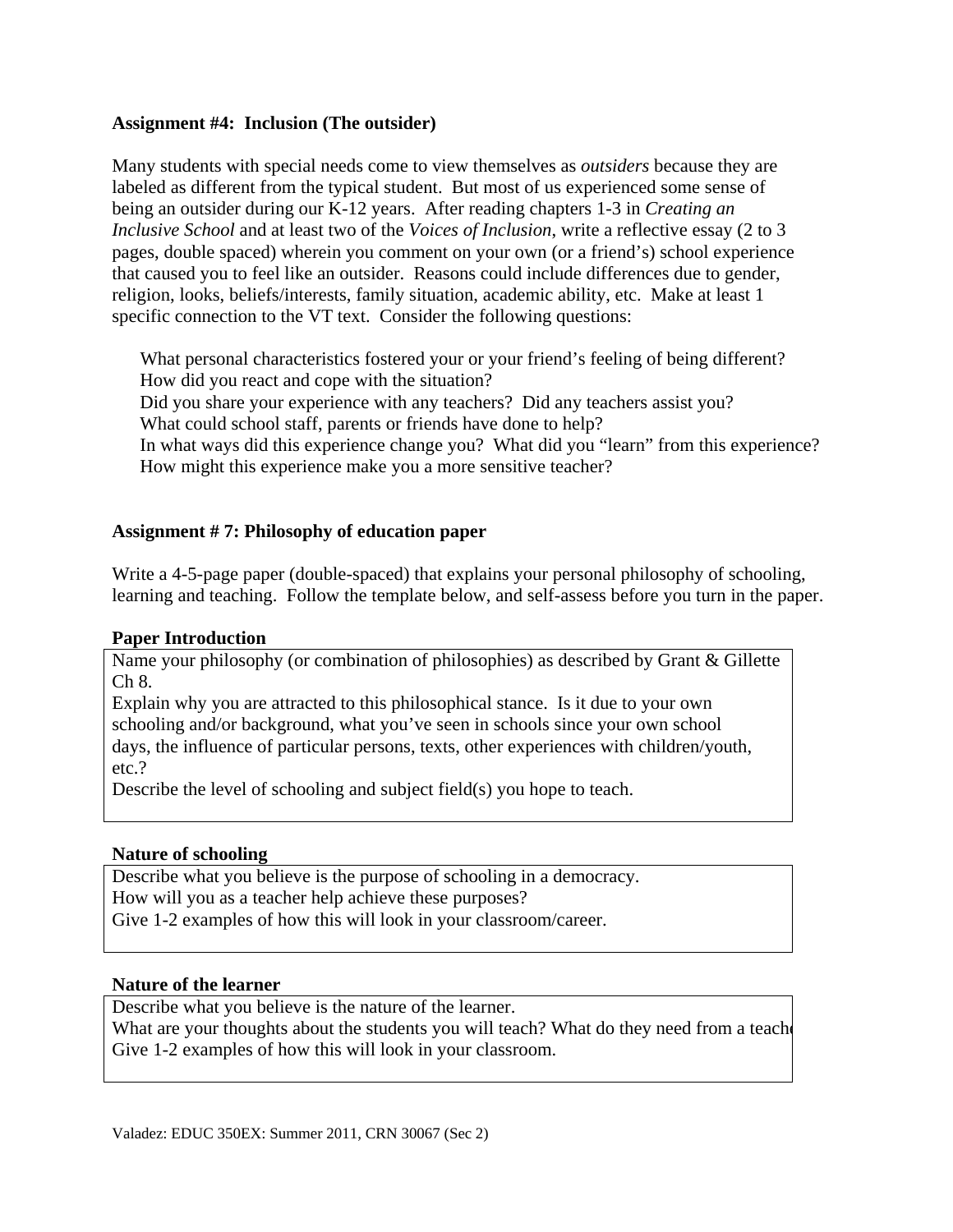#### **Nature of the teaching/learning process**

 meaningful learning activities? Describe what you believe is the nature of the teaching/learning process?. What do you believe counts as knowledge and how should it be presented? How will you as a teacher use subject matter and other experiences to guide students towar

Give 1-2 examples of how this will look in your classroom.

#### **Teacher dispositions and actions**

Describe what behavior (disposition/attitude & actions) you will exhibit in order to carry out your philosophical position.

Give 1-2 examples of how this will look in your career.

#### **Conclusion**

Recap your philosophy. What are your outstanding questions/concerns/thoughts about becoming a teacher?

## **Grading Scale:**

Grades will be determined by the total number of points earned on a scale of 100 possible points:

**A** = 93-100 , $A$ - = 90-92,  $B$ + = 87-89,  $B$  = 83-86,  $B$ - = 80-82,  $C$ + = 77-79,  $C$  = 73-71,  $C$ - = 70-72,  $D = 60-69$ ,  $F = 0-59$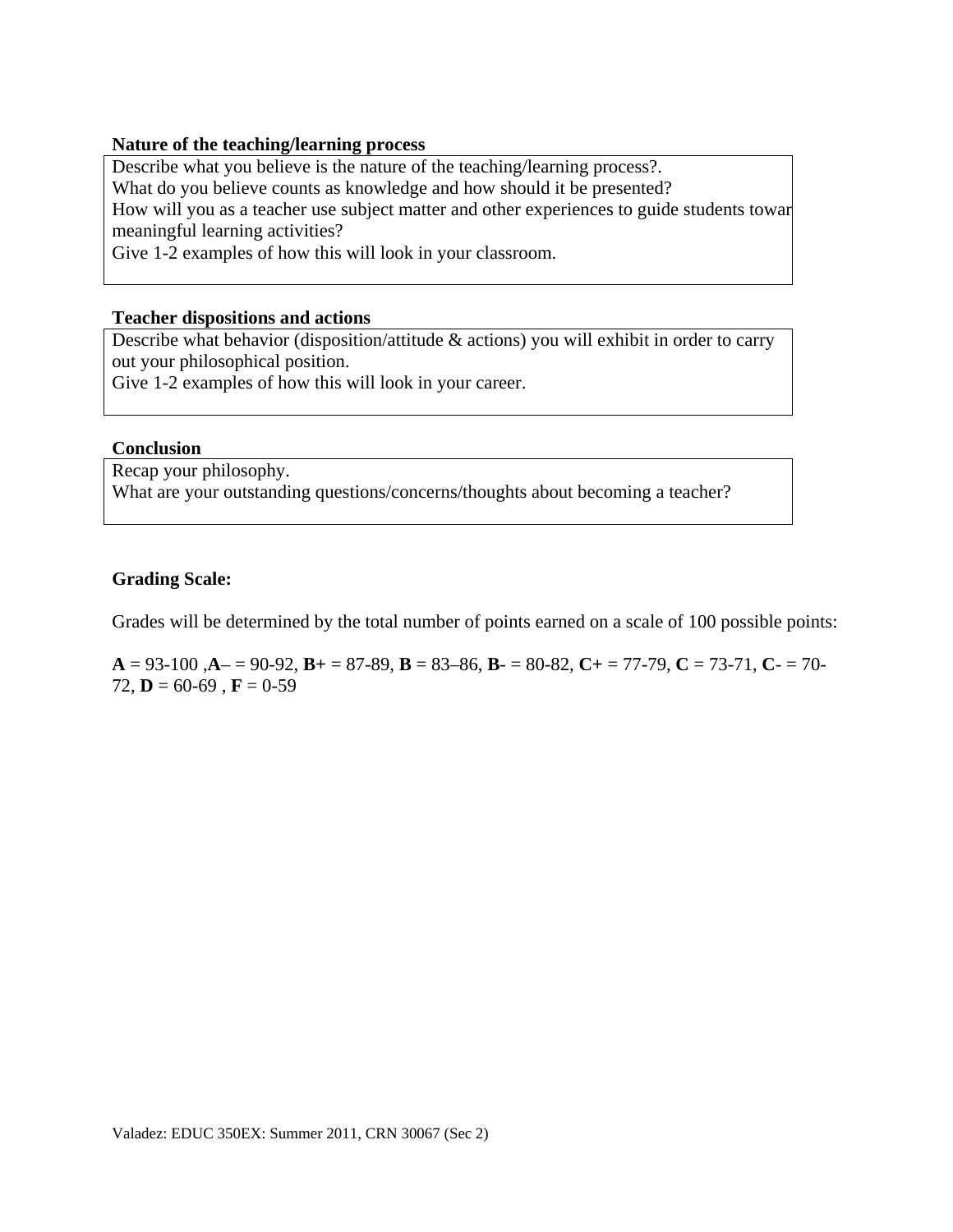# **Schedule as of 06/01/11 Schedule is subject to change at the discretion of the instructor**

| <b>Date</b>   | <b>Topic</b>                  | Reading log due on date of class            | <b>Assignment</b>                           |
|---------------|-------------------------------|---------------------------------------------|---------------------------------------------|
| Jun 7         | Course                        | Read the field experience guidelines at     | <b>Access:</b> Cougar course                |
|               | introduction                  | www.csusm.edu/coe You will find this at     | website at                                  |
|               | and guidelines                | the top of the Spring syllabi webpage,      | http://cc.csusm.edu/                        |
|               | for specific                  | "EDUC 350 Field Experience"                 |                                             |
|               | projects in the               |                                             | Read: EDUC 350                              |
|               | course                        |                                             | advising session info                       |
|               |                               |                                             | at:                                         |
|               |                               |                                             | http://www.csusm.edu/coe/a                  |
|               |                               |                                             | dvising/credentialfinishing.ht              |
|               |                               |                                             | ml                                          |
| Jun 9         | Becoming a                    | Log 1: GG ch. $6$ and Log 7: VT             | Current events reports                      |
|               | teacher                       | chs. $1, 2$                                 |                                             |
|               |                               |                                             | <b>Read:</b> Perfect day                    |
|               |                               | Mechanics of obtaining a credential:        | article.                                    |
|               |                               | student services information session        |                                             |
|               |                               |                                             |                                             |
|               |                               | Discussion of article- "Perfect day: A      |                                             |
|               |                               | meditation about teaching" and viewing of   |                                             |
|               |                               | "Miss Nelson is Missing."                   |                                             |
| <b>Jun 14</b> | The goals of                  | Discussion of "The                          | Current events reports                      |
|               | education and                 | goals of education article." and aspects of |                                             |
|               | guidelines for<br>the teacher | the teacher interview process.              | <b>Read:</b> Goals of education<br>article. |
|               | interview                     | Log 2: GG ch 1 and The Goals of             |                                             |
|               |                               | Education.                                  |                                             |
| <b>Jun 16</b> | Bloom's                       | Lecture on Bloom and Gardner: The           |                                             |
|               | taxonomy and                  | impact of these two thinkers on teaching    | Current events reports                      |
|               | Gardner's                     | practice.                                   | <b>Review:</b> online resources for         |
|               | multiple                      |                                             | this session.                               |
|               | intelligences                 | Log 3: GG ch 8                              |                                             |
| <b>Jun 21</b> | Inclusion-Fat                 | Fat city video and discussion               | Current event reports                       |
|               | City video                    |                                             |                                             |
|               | and                           | Log 4: GG ch. 7.                            | <b>Review:</b> online resources for         |
|               | discussion                    |                                             | this session.                               |
|               |                               |                                             |                                             |
|               |                               |                                             | <b>Due:</b> Teacher interview               |
| <b>Jun 23</b> | Second                        | Discussion of "The Gardener's story" and    | Current events reports                      |
|               | language                      | SADIE demonstration.                        |                                             |
|               | issues                        |                                             | <b>Read:</b> Gardeners' story               |
|               |                               | Log $5:GG$ ch $10$                          | article.                                    |
|               |                               |                                             |                                             |